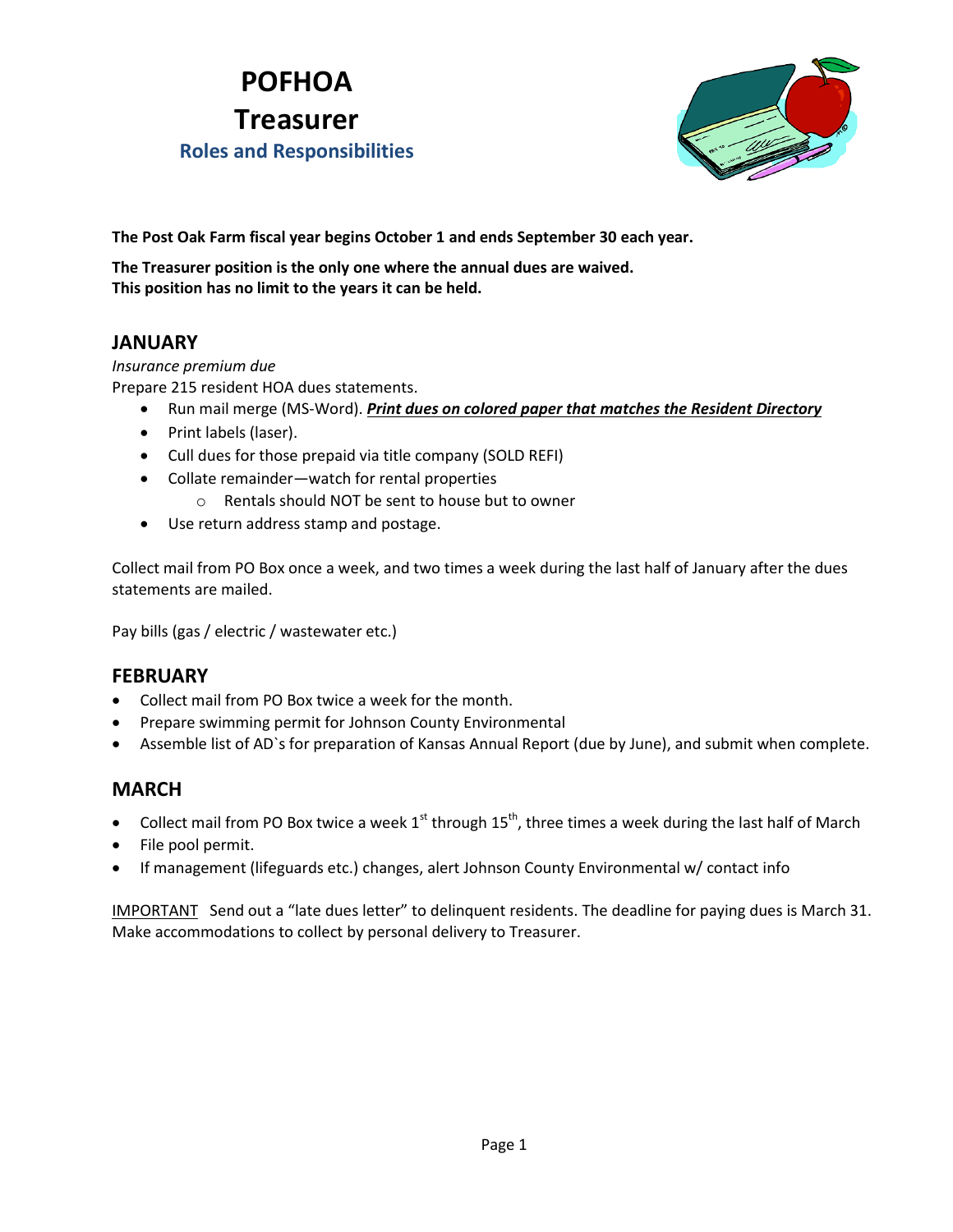# **APRIL**

*DEPOSITS*: follow January description, grace period at treasurer`s discretion, then late fee applied

- Collect mail from PO Box twice a week  $1^{st}$  through  $15^{th}$ , once a week during the last half of April.
- Turn on telephone (AT&T or other POTS provider) near end of April.
- Begin trash pickup (take off vacation status) depending on pool work performed.
- Compile list of delinquent properties for AD`s, and President—publish in a POFHOA newsletter.
- Assure that **Resident Access Cards** and delinquent list are available for AD`s.
- Make a copy of pool permit and have laminated for display in the pool window Box.

### **MAY**

- Collect mail from PO Box once a week.
- Update list of delinquent properties for AD`s, Social Chairman, and President.
- Pay first installment of pool management (as set forth in contract)
- Pool always opens the Friday before Memorial Day at 4:00. Assure operational status.

### **JUNE**

- Collect mail from PO Box once a week.
- Update list of delinquent properties for AD's, Social Chairman, and President.
- POFHOA newsletter should be published and include the latest delinquent list.
- Pay bills (gas / electric / wastewater etc.)
- Pay June installment to the pool management company.

### **JULY**

- Collect mail from PO BOX once a week.
- Pay July installment to the pool management company.
- Prepare letters for remaining delinquent properties, stating final pay date as July 31, mail by July 15

# **AUGUST**

- Collect mail from PO Box once a week
- Pay August installment to the pool management company.
- Prepare and file liens for delinquent properties (those not paid by July 31)

# **SEPTEMBER (fiscal year ends Sept 30)**

- Collect mail from PO Box once a week.
- Schedule "vacation" (trash) and disconnect (phone) for winter season.
- Close books (no longer write checks) around Sept 20.
- Prepare for treasurer audit (after books are closed) by compiling receipts.
- Prepare MS-Excel workbook.
- Host a financial committee meeting to prepare the next fiscal budget.
- Pick up annual meeting postcards, address, and apply postage and mail to home owners.

# **OCTOBER (new fiscal year)**

- Collect mail from PO Box once a week.
- Compile financial report/budget and annual meeting agenda, print 50 copies, double-sided.
- Purchase two cases of bottled water and three dozen cookies for annual meeting attendees.
- Join new President at bank to get signature cards and transfer Checking Account and Safety Deposit Box.
- Update MS-Excel workbook for new fiscal year. Retire previous year and start with new workbook transfer.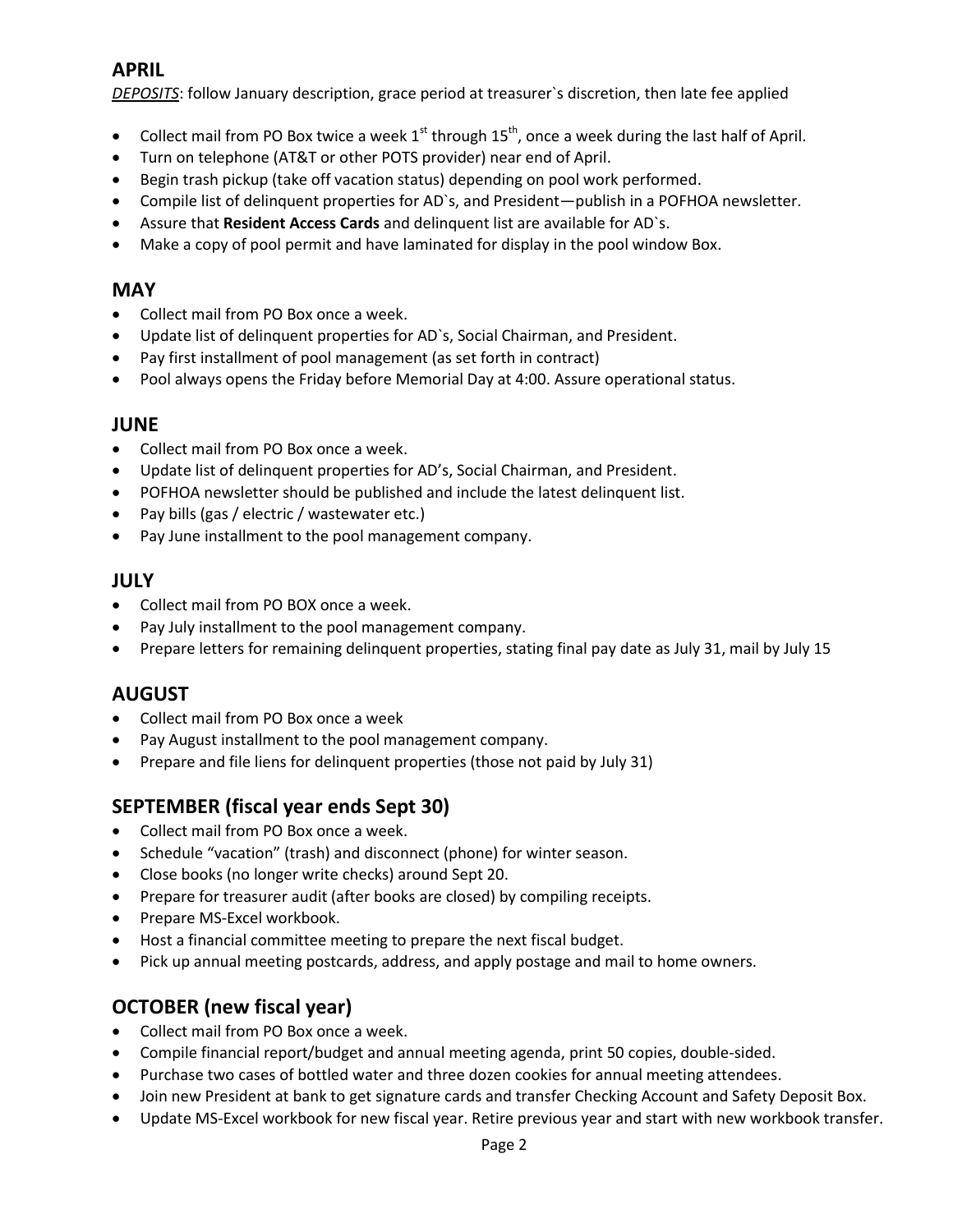### **NOVEMBER**

- Collect mail from PO Box once a week.
- Federal Income taxes are due by the end of the month. Use EFTP site after completing form 1120-H, IMPORTANTThe tax preparation, form 1120-H, is not always updated so write in the correct year if it's not current.
- The Resident Directory is updated every year and printed at Proforma (8218 Nieman Road). When notified, pick them up, pay the bill, and either deliver them to the Area Directors or notify them to pick them up for distribution. The number of homes in each area is on the Area Map tab on our Web site.

### **DECEMBER**

- Collect mail from PO Box once a week.
- Pay property taxes to Johnson County Treasurer, three (3) deeded parcels but may be combined in one check.
- Collect Christmas lighting votes from Area Directors and assemble them to determine the winners. Give winner's names to the President to award. Purchase gift cards (\$50, \$25, and \$10) from Home Depot for the winners. Check rules for Christmas Lighting on the More tab on our Web site.

# **Monthly**

#### *DEPOSITS*:

- Complete POF portion of statement
- Enter dues into MS-Workbook.
- File paper statements into appropriate property folder.
- Photocopy checks prior to bank transfer.
- Staple copies of checks with deposit receipt.
- Keep deposits separate but available. (Number them in ascending order.)

Provide a Monthly financial statement to the President.

- This statement is an accounting of all expenditures and receipts for the month. The report shows, by expenditure type, how much was spent that month with a comparison of how much was budgeted for the month.
- Provide bank reconciliations along with reconciliations, bank statements, cancelled checks, and the invoices paid.
- Pay bills (gas / electric / wastewater/trash, etc.)
- Trash pick-up is on Tuesdays. They do not collect yard waste.

# **General**

- Any check written over \$1,000 requires the signature of both the President and Treasurer.
- Copies may be made at FedEx (Pflumm and  $95<sup>th</sup>$  St.) or Proforma (8218 Nieman Road).
- The maximum annual dues may be increased each year not more than 5% above the maximum dues for the previous year without a vote of the membership.

# **Ad Hoc (as needed)**

- Release liens as paid by title companies for delinquent properties.
- After receiving receipts, write checks to reimburse expenditures by the board and/or committee members.
- Purchase office supplies (stamps, envelopes, staples, pens, labels, colored paper) as needed.
- If a transfer to contingency is approved by finance and annual meeting attendees, arrange for President and Treasurer to open a CD account (or other vehicle) for contingency.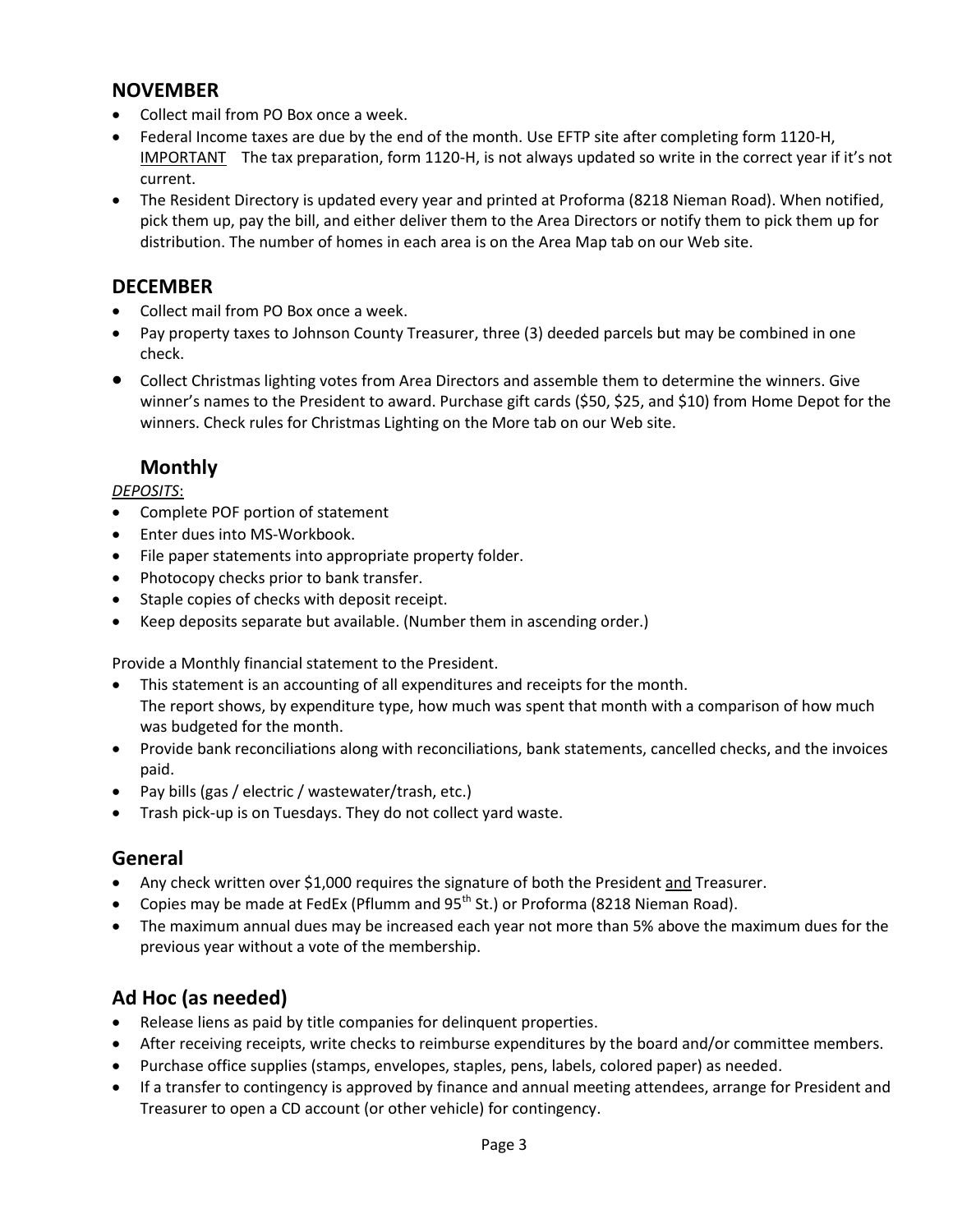**General updates to Operating Account worksheet in MS-Excel all year.** General updates to POFHOA Dues worksheet during collection portion of year.

Rev. 11/18/2017